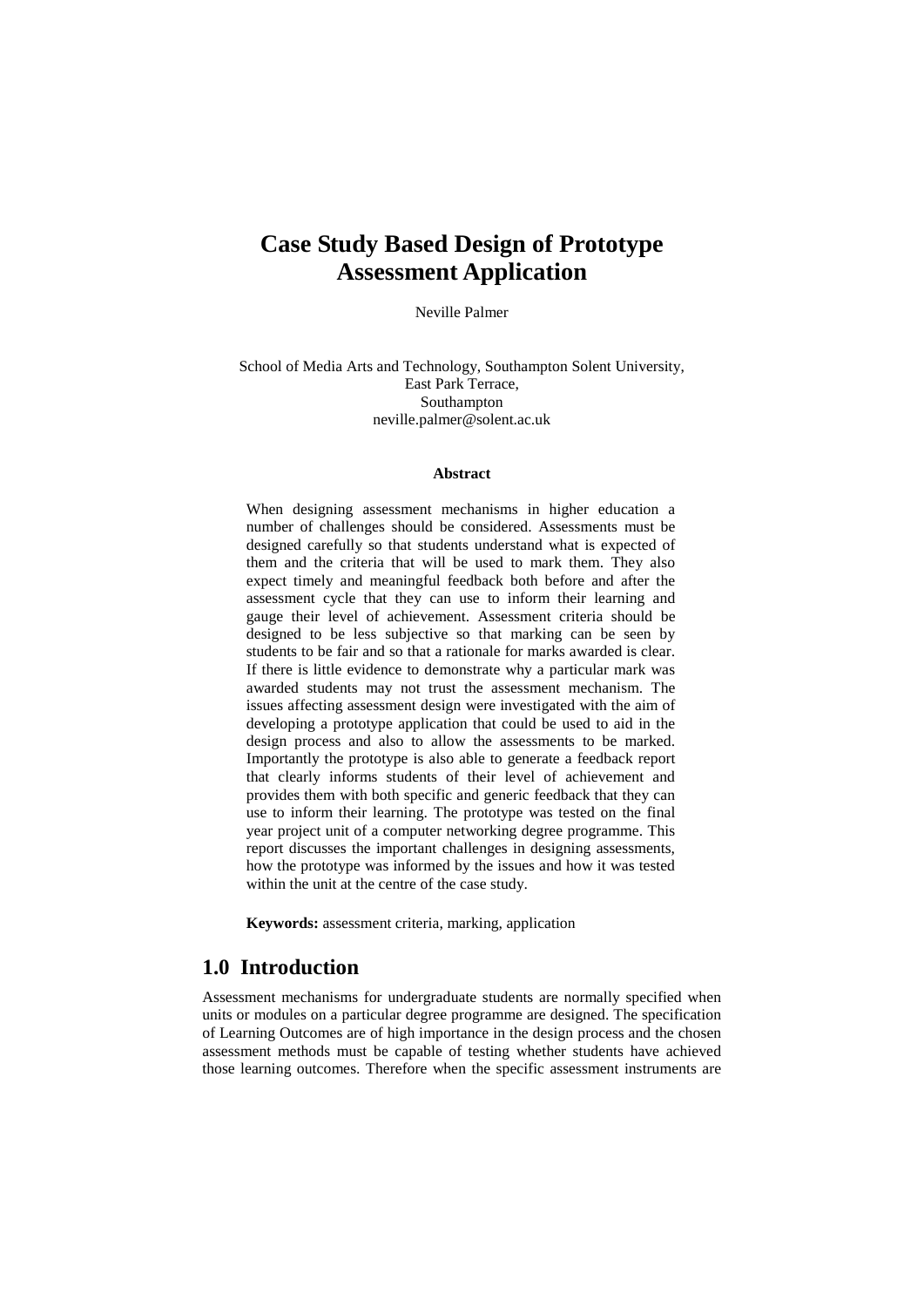designed the learning outcomes play an important part in design considerations. Many methods of assessment available and if we are designing assessments for final year undergraduate level students some of these mechanisms are more appropriate than others [1].

When designing assessments one should consider whether the students will understand the assessment criteria. Student diversity may mean that some students understand the assessment criteria better than others. They may have varying educational backgrounds, variations in learning ability and there may be language barriers. Students may have different learning styles and their profile may favour one form of assessment over another [2]. There may be temptations to word assessment criteria in vague and highly academic terms, but there are dangers in this when these factors are considered. At higher levels of study the requirements of assessment might still be quite general, but assessment criteria should still be clearly stated.

Student perspectives on assessment are apparent from surveys, such as the National Student Survey and other internal unit evaluations. Their concerns relate to timeliness of feedback, fairness and accuracy of assessment. If assessment criteria isn't stated clearly there is likely to be more subjectivity in the assessment process and some students may believe that personal factors are taken into account above adherence to criteria. Students prefer written feedback which can help to explain the grade achieved. Students may not always have a full understanding of what constitutes feedback. Some feedback may just be in the form of a tick in a box defining criteria to meet a particular grade even if there are explanatory comments in the box.

Students can participate in the assessment design process. If students have a part in this then they may better understand the assessment, what is required of them and better benefit from self-evaluation [3]. Most engaged students will see the benefit of carefully designed assessment and this may alleviate the concerns of some.

However the assessment criteria should still be carefully constructed. If there is too much subjectivity in the design of assessment criteria it may be difficult for academics to mark it, although some might argue that they can draw on personal experience or academic judgement.

Particularly in the case of final year projects team marking is often involved so it is important to have clear criteria for assessors so that the whole team is marking to a common standard. If the criteria are too vague then the assessors may place their own interpretation on them and this may give rise to wide discrepancies between first and second marker. Students may not have confidence in the assessment process if this is the case and there may be issues for external moderation and quality assurance. Some people may argue that less detail in the definition of assessment may provide scope for students to apply their own academic judgement in the final year of study, whereas too much detail may be prescriptive. However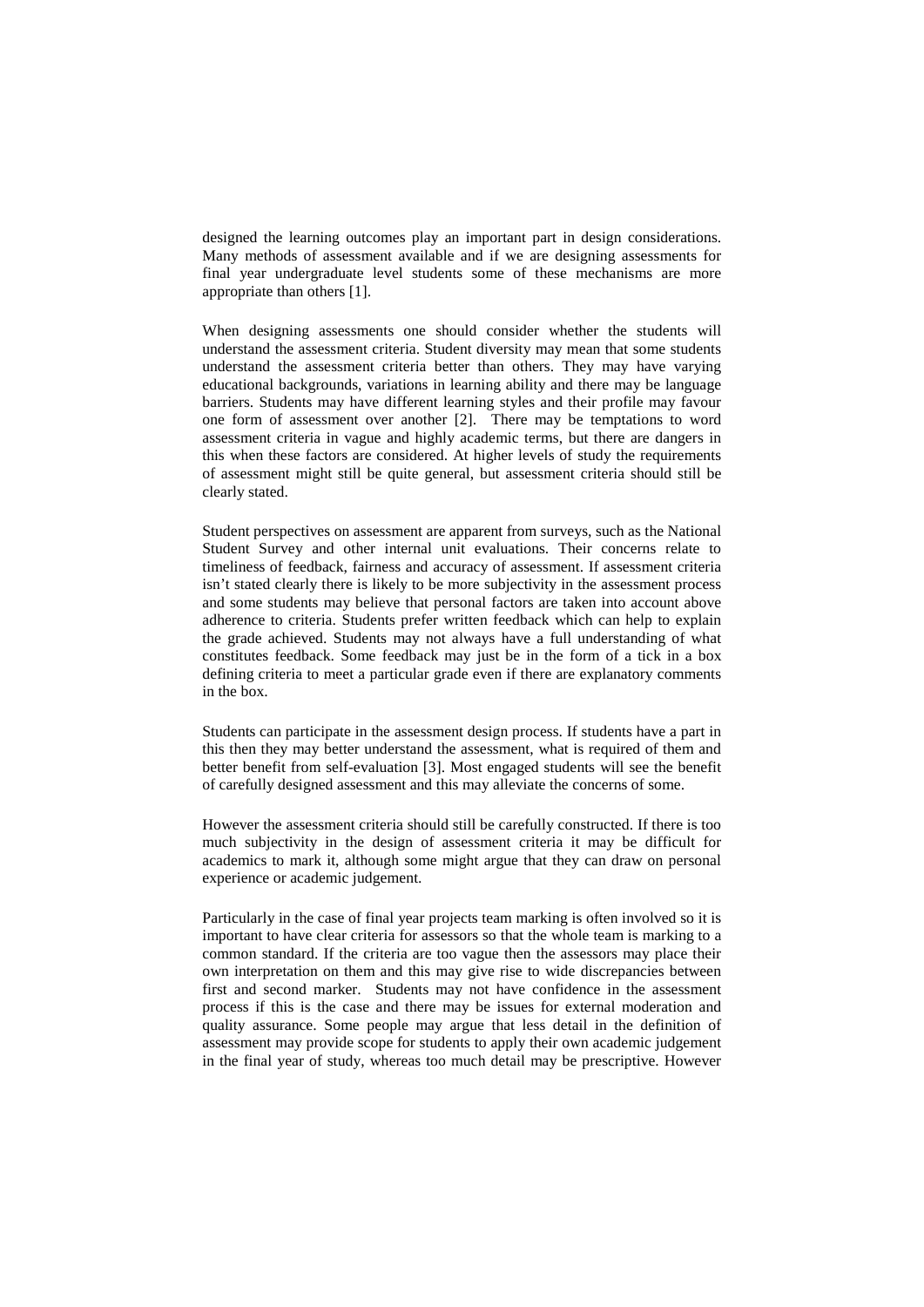this may be the case for the description of assessment requirements, but the marking criteria should still be clearly defined. If the criteria are not well defined then students may be unsure of what is expected of them and in turn the assessor may also be unsure. This may introduce more subjectivity into the marking processes and increase the challenges of explaining the grade awarded to a student. If criteria is more detailed students will know more precisely what is expected of them and if the assessor strictly applies the criteria the assessment is more likely to be seen by students as fair and equal [4].

Another factor that may have an impact on clarity of criteria based assessment is whether we define a single or multiple criteria. In some cases, unless carefully designed, a single criteria may be more coarse grained and more subjective than multiple criteria. Sometimes when a single criteria is used it may in fact combine more than one element, in which case it may be better to split the elements into multiple criteria. For example supposing we have a single criteria that is described as "Report that analyses the requirements and presents and justifies solutions for the case study" and the standard to reach first class honours level is described as "Excellent analysis of requirements of the case study. Excellent analysis and justification of solutions that clearly match all requirements of the case study". If a fail grade is described as "No adequate description of requirements. Unable to adequately present technologies" what mark do we award a student who has provided no analysis of requirements at all, but has an excellent justifications of solutions that match the given requirements of the case study? This would be much clearer if we split this up into at least two separate criteria, one for marking the analysis of requirements and the other the justification of solutions.

Another method that might be adopted is to split criteria up further into subcriteria. For example one criteria in a project report might cover planning and this might be split further into sub-criteria such as planning methodology, management and control, etc.

We need to consider what artefacts the student is submitting as part of the assessment. It may just be a written report or answers to examination questions. However even reports may require accompanying evidence, for example if the report is based around a project or case study then accompanying evidence such as notes, background work or minutes of meetings may be among items included in an appendix and discussed within the main body of the report. A portfolio may consist of evidence of work undertaken with accompanying reflection or discussion. In some types of assessment we may wish to keep track of which items have been included in the final piece of work. This could also take the form of skills based assessments where the assessor may wish to simply tick off items successfully completed. In a student centred learning approach personal learning records may include reflection on learning with supporting evidence. These may cover a number of preparation and laboratory sessions. So we may wish to have one set of criteria, but which can be applied to a number of separate sessions.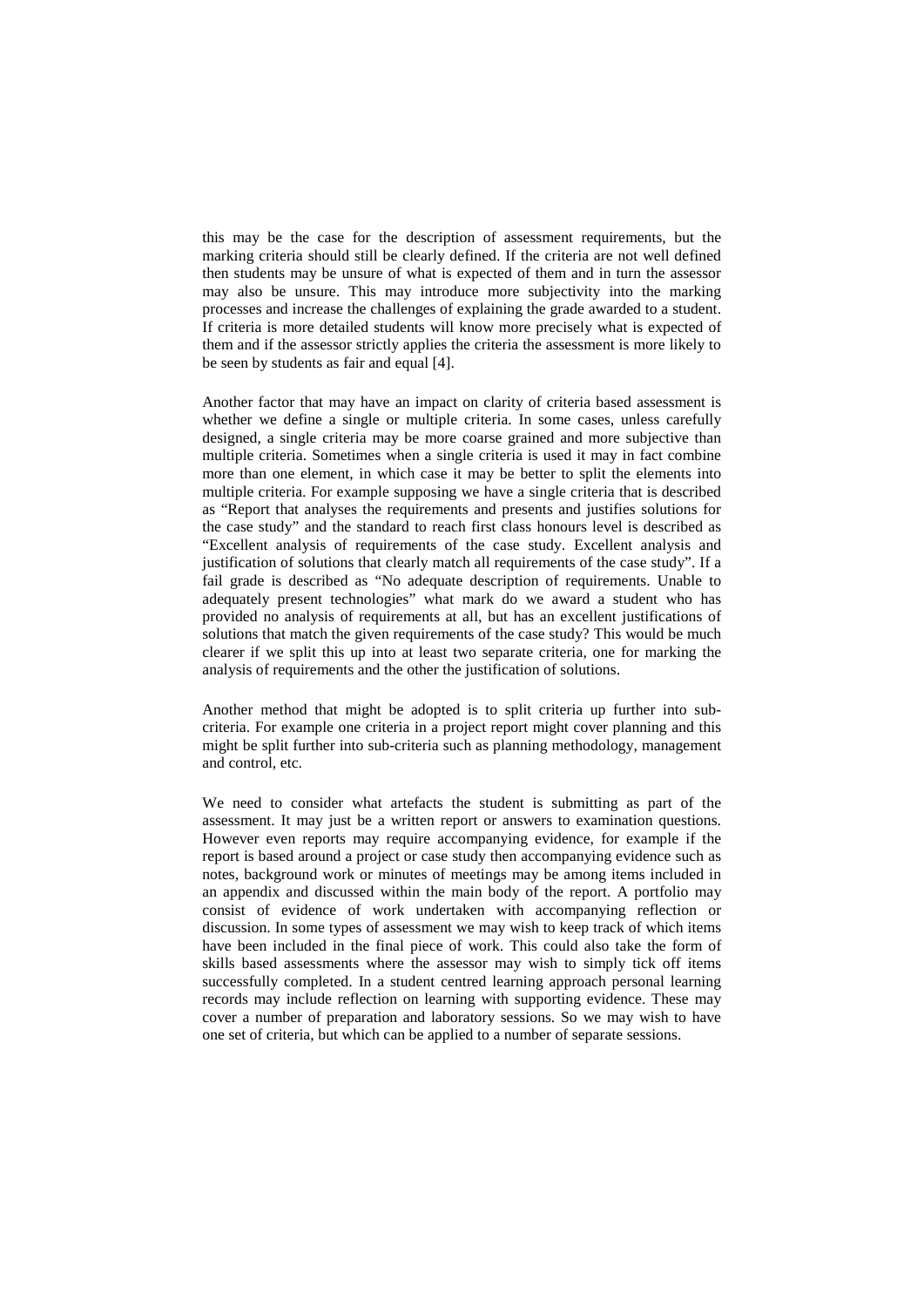Academics should also consider their personal time constraints when designing an assessment in terms of time to develop the assessment, time to run or set the assessment and time to actually mark it. Some assessments may seem the perfect assessment mechanism, but in reality they may not be scalable if large numbers of students are involved. As discussed earlier students expect timely feedback and the detail and timeliness of the feedback that academics are able to provide is a further challenge on their time. Meaningful feedback is time consuming to produce. However if much of the feedback is common among a range of students then it may be appropriate to reuse this. What if the generation of feedback were automated in some way?

# **2.0 The Application Background**

The design of the assessment of projects on the final year of a computer networking degree programme was investigated. In the case of the final year project unit all dissertations are double marked. The course team noticed that there could be fairly wide variations in marks awarded to students by first and second marker. They determined that this was most likely due issues in the clarity of the marking criteria, which meant that academics often had to place their own interpretation on it. This may have been due in part to the fact that a range of different programmes from engineering to computing had originally used the same criteria. When the computer networking course team were free to design their own criteria they were able to make improvements in the clarity. The latest incarnation of the new design for assessment of dissertations involves four criteria, each split into four sub-criteria. This development succeeded in reducing the variation between markers.

A spreadsheet was developed by a member of the course team that enabled team members to mark reports and dissertations for the project using the new criteria. Spreadsheet formula enabled an overall mark to be calculated and it was able to generate generic feedback for students on another page and comments could also be entered manually by the marker.

### **2.1 The Software**

Following experience learned from the development of an application for laboratory automation an investigation was conducted to see whether it was possible to develop an application to automate the process of assessment criteria design and marking, not just for the project unit, but for others too, though the project unit would be used for testing [5]. The laboratory automation application, developed in Visual C#, took the output of information in text and list boxes from a windows form to customise PowerShell scripts to manage a networking laboratory [6]. Perhaps it would be possible to apply a similar approach to customising feedback reports for students from assessment. The aims of the prototype would be to provide a generic assessment design tool for academics that allows detailed assessment criteria to be easily defined, allows student work to be assessed accurately and is able to generate detailed and timely feedback reports for students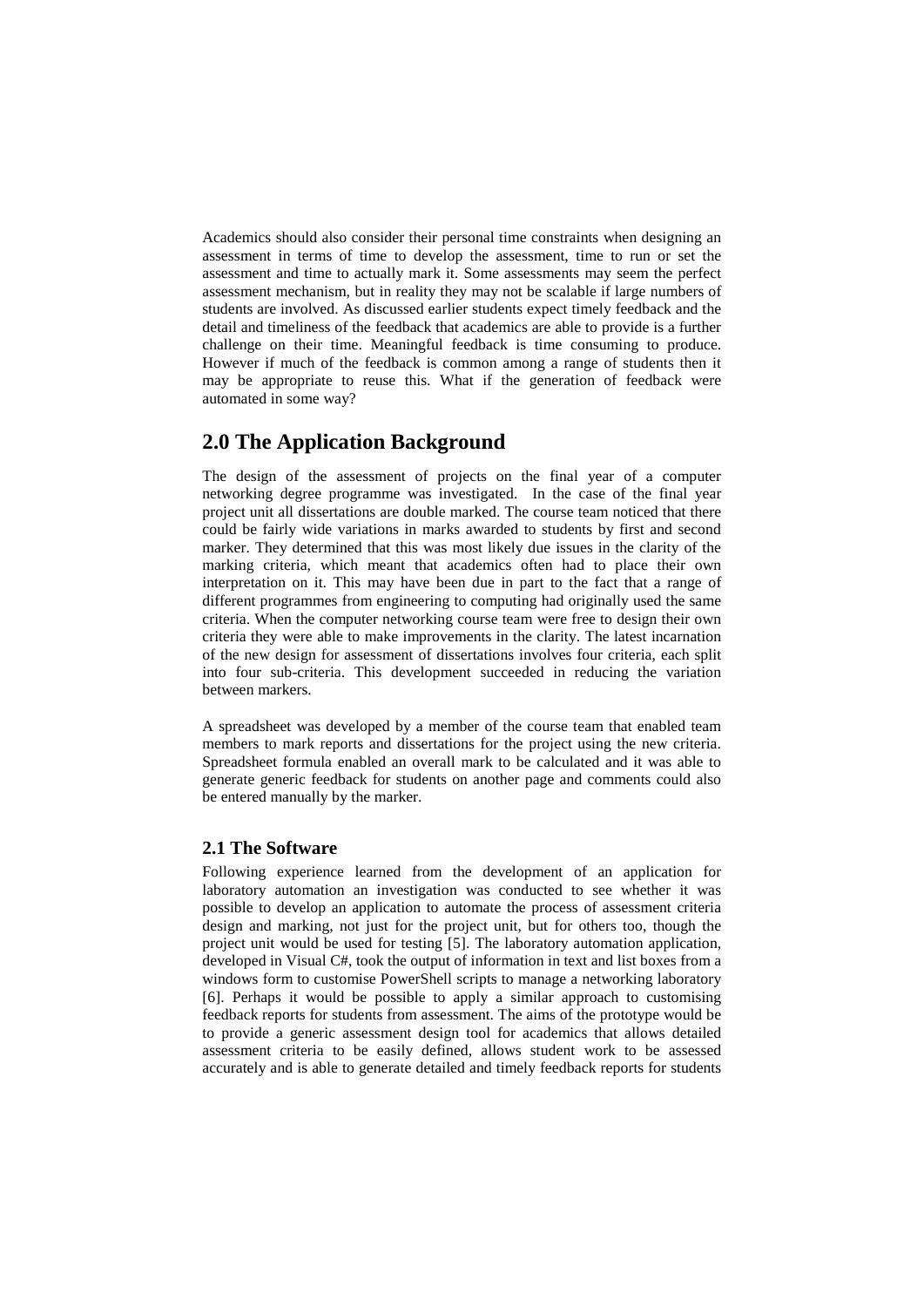to assist in their learning and understanding of achievement. The application would enable common elements of feedback to be re-used.

The key features of criteria based assessment design that must be incorporated into the application are:

- 1. Grading scheme
- 2. Learning outcomes for the unit
- 3. Description of assessment requirements
- 4. Description of assessment criteria, with criteria for each grade in our grading scheme (this should match the expectations of the learning outcomes).

#### **2.1.1 Grading Schema**

In order to mark an assessment a grading scheme is necessary, where we need to allocate a mark according to the value that we place on the work submitted for each criteria [7]. Using percentages as the grading scheme is possible, but if the grade boundaries are in 1% increments this will be too fine grained. It would be difficult to justify why one had awarded one student 67% for a particular criteria and another student 68%. We could employ a scheme whose boundaries increased in 10% increments. However higher education tends to classify degrees as first, upper second, lower second, third and unclassified. This only allows 5 categories in the grading scheme, which is too coarse grained. For example the first class category covers 100 to 70%. So many institutions subdivide the classifications. One method might use A+, A, A- to cover the range between 70 to 100% and so on. The system adopted at the author's university is called Grade Marking and uses A1 to A4 to cover the first class range, B1 to B3 to cover upper second, etc. The boundaries between grade categories are then neither too fine or too coarse grained.

#### **2.1.2 Learning Outcomes**

When a particular course is validated each unit is designed around a series of learning outcomes. There may be general learning outcomes for each course, but more specific learning outcomes for each unit. The learning outcomes define the skills that students studying each unit should acquire. Student success in each unit is then gauged according to the skills that they have acquired, so assessment should measure whether a student has achieved the learning outcomes and to what level of competency. Examples of learning outcomes might be Cognitive, Knowledge and Understanding, Professional and Practical skills, etc. For example a cognitive skill might be "to evaluate solutions for a case study", and the case study might be specific to computer networks in this case.

#### **2.1.3 Description of Assessment Requirements**

This should provide information on what students are expected to do for the assessment. For example this might require them to investigate a case study and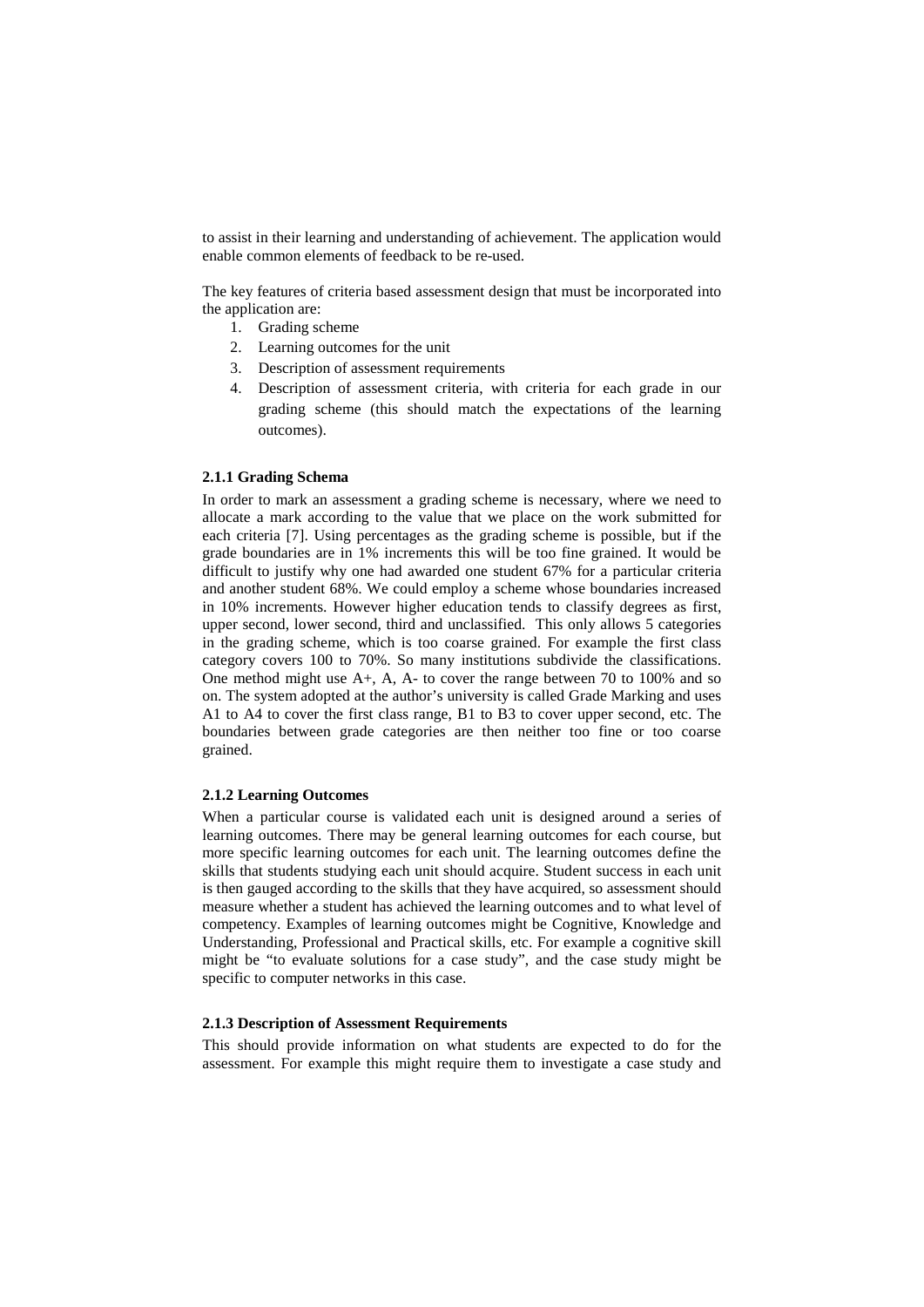produce a report on solutions for the case study. This might be more prescriptive in nature for students at lower levels of study, but less so towards post-graduate level. Nevertheless it is important to make it clear to students what is expected of them. Student diversity may require a clear and guided explanation of what is required.

### **2.1.4 Assessment Criteria**

The assessment criteria describes the marking scheme. These criteria should clearly describe what standard of work is expected from students for each grade within the grading scheme. If we employ a single criteria to describe the whole assessment outcomes then this may prove too subjective [8]. Multiple criteria might be employed to enable more fine grained marking. Another technique might be to split the criteria further into sub-criteria.

Once we have designed our criteria for the assessment when marking we could just select the appropriate grade that we think the student has achieved for each of the criteria, the equivalent of ticking a box on a paper form, but generic feedback at least should be provided to assist students with development of their learning. However they value specific comments very highly, but these can be time consuming to produce, whilst students expect a mark and feedback quickly.

### **2.2 Requirements of Assessment Application**

The requirements of the new software needed to take into account the elements of assessment design and the issues discussed above can be summarised as follows:

The application must incorporate:

- 1. Learning Outcomes to be entered and saved, or loaded for later use from file.
- 1.1 Each learning outcome to have a title and description.
- 2. A Grading schema to entered and saved or loaded for later use from file.
- 2.1 Each grade within the schema to have:
- 2.1.1 Title,
- 2.1.2 Generic feedback descriptor,
- 2.1.3 Percentage equivalent,
- 2.1.4 Lower percentage boundary,
- 2.1.5 Upper percentage boundary.
- 3. An assessment to be defined and saved or loaded from file. For each assessment the application must incorporate:
- 3.1 In the description:
- 3.1.1 Title and code,
- 3.1.2 Detailed description of the assessment requirements,
- 3.1.3 Weighting within the unit.
- 3.2 Learning outcomes must be selected for the whole assessment and optionally for individual criteria within the assessment.
- 3.3 Multiple assessment criteria and/or sub-criteria to be defined, with:
- 3.3.1 assessment requirements for each grade within the selected grading schema,
- 3.3.2 and optional feedback for improvement for each grade.
- 3.4 Allowance must be made for sub-criteria within each major criteria item.
- 4. The application must allow marking of students according to the criteria: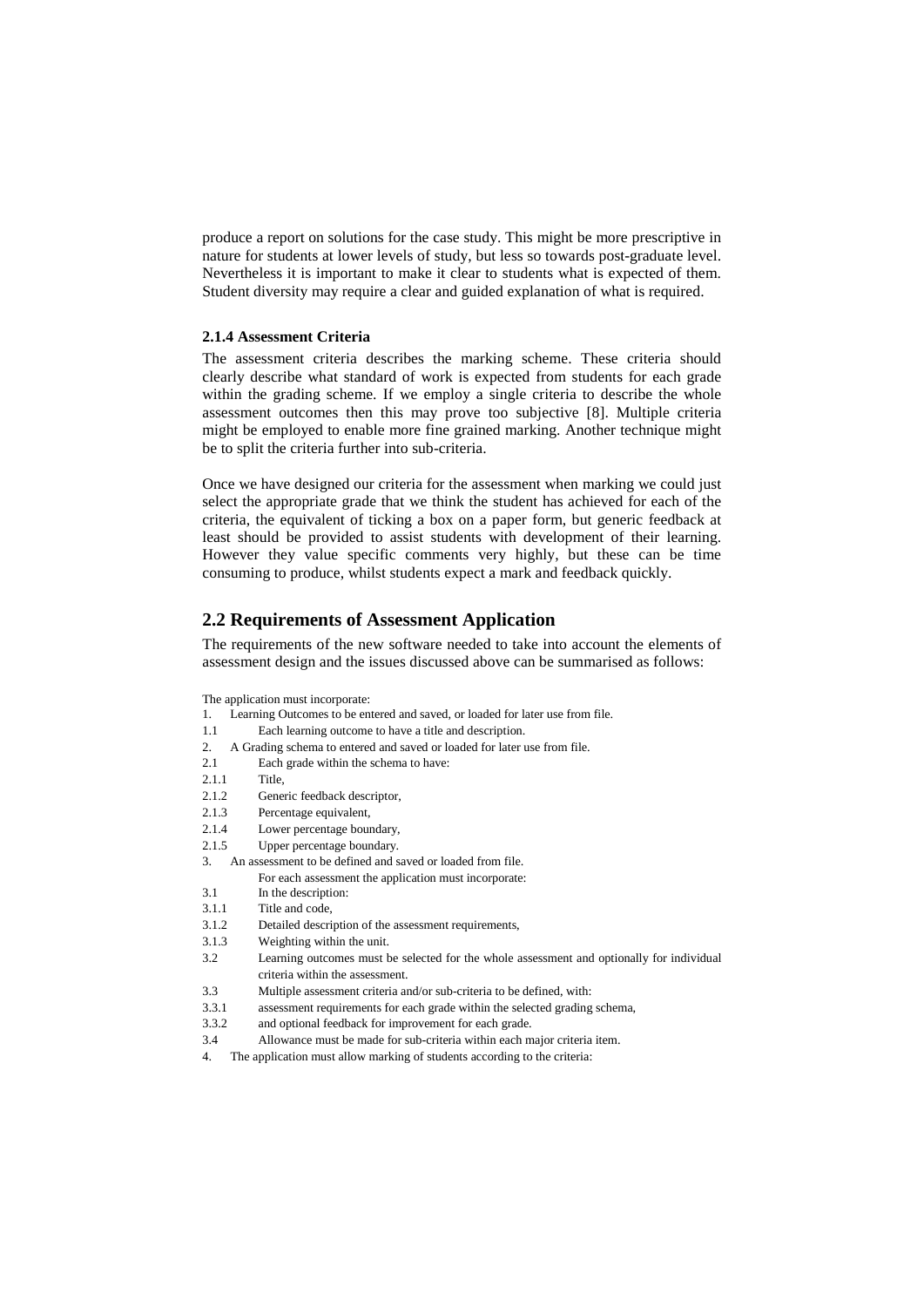| 4.1           | The marking of multiple criteria and sub-criteria by selecting an appropriate grade from the<br>grading schema. |
|---------------|-----------------------------------------------------------------------------------------------------------------|
| 4.2           | The optional capability of checking off of each criteria to indicate whether that criteria has                  |
|               | been completed.                                                                                                 |
| 4.3           | The capability of marking of multiple sessions.                                                                 |
| 4.4           | The entry of optional comments by the assessor:                                                                 |
| 4.4.1         | adjacent o each criteria,                                                                                       |
| 4.4.2         | and for the overall assessment.                                                                                 |
| 4.5           | An overall grade must be generated for the student for the assessment and also an equivalent<br>percentage.     |
| 4.6           | Student assessment must be saved to file or loaded for later use from file.                                     |
| 4.7           | A feedback report in rich text format must be generated and:                                                    |
| 4.7.1         | saved to file or loaded from file,                                                                              |
| 4.7.2         | with the capability of being printed.                                                                           |
| 4.8           | The feedback report must include:                                                                               |
| 4.8.1         | Student name, assessment title and weight,                                                                      |
| 4.8.2         | Detailed description of the assessment requirements,                                                            |
| 4.8.3         | Optional learning outcomes for the assessment,                                                                  |
| 4.8.4         | Overall mark from the grading schema,                                                                           |
| 4.8.5         | Optional percentage equivalent,                                                                                 |
| 4.8.6         | Overall comments by the assessor on the whole assessment,                                                       |
| 4.8.7         | For each criteria and sub-criteria:                                                                             |
| 4.8.7.1       | Title,                                                                                                          |
| 4.8.7.2       | Description of criteria or sub-criteria,                                                                        |
| 4.8.7.3       | Grade awarded,                                                                                                  |
| 4.8.7.4       | Feedback for the grade,                                                                                         |
| 4.8.7.5       | Optional generic feedback for the grade,                                                                        |
| $A$ Q $7$ $6$ | Optional foodback for improvement                                                                               |

- 4.8.7.6 Optional feedback for improvement,
- 4.8.7.7 Comments from the assessor on this criteria/sub-criteria.

# **3.0 Case Study Unit: Project**

The prototype was developed to incorporate the key features and requirements. A tabbed layout is used to represent each of the key features: Grades, Learning Outcomes, Assessment. It was tested by configuring it with the requirements of the case study.

### **3.1 Grading Schema and Grades Tab**

The University uses a standard grading schema, Grade Marking and has a generic statement of standards for each grade as follows:

| Grade          | Equiv% | Generic comments                                                                     |
|----------------|--------|--------------------------------------------------------------------------------------|
| A1             | 100    | Exceptional in most / all aspects, substantially exceeds expectations for this level |
| A <sub>2</sub> | 92     |                                                                                      |
| A <sub>3</sub> | 83     | Excellent quality, exceeding expectations for this level in many aspects             |
| A <sub>4</sub> | 74     | 66999999                                                                             |
| B1             | 68     | Meets all intended learning outcomes & exceeds threshold expectations for            |
|                |        | several of them                                                                      |
| B <sub>2</sub> | 65     | 65999999                                                                             |
| B <sub>3</sub> | 62     | 66999999                                                                             |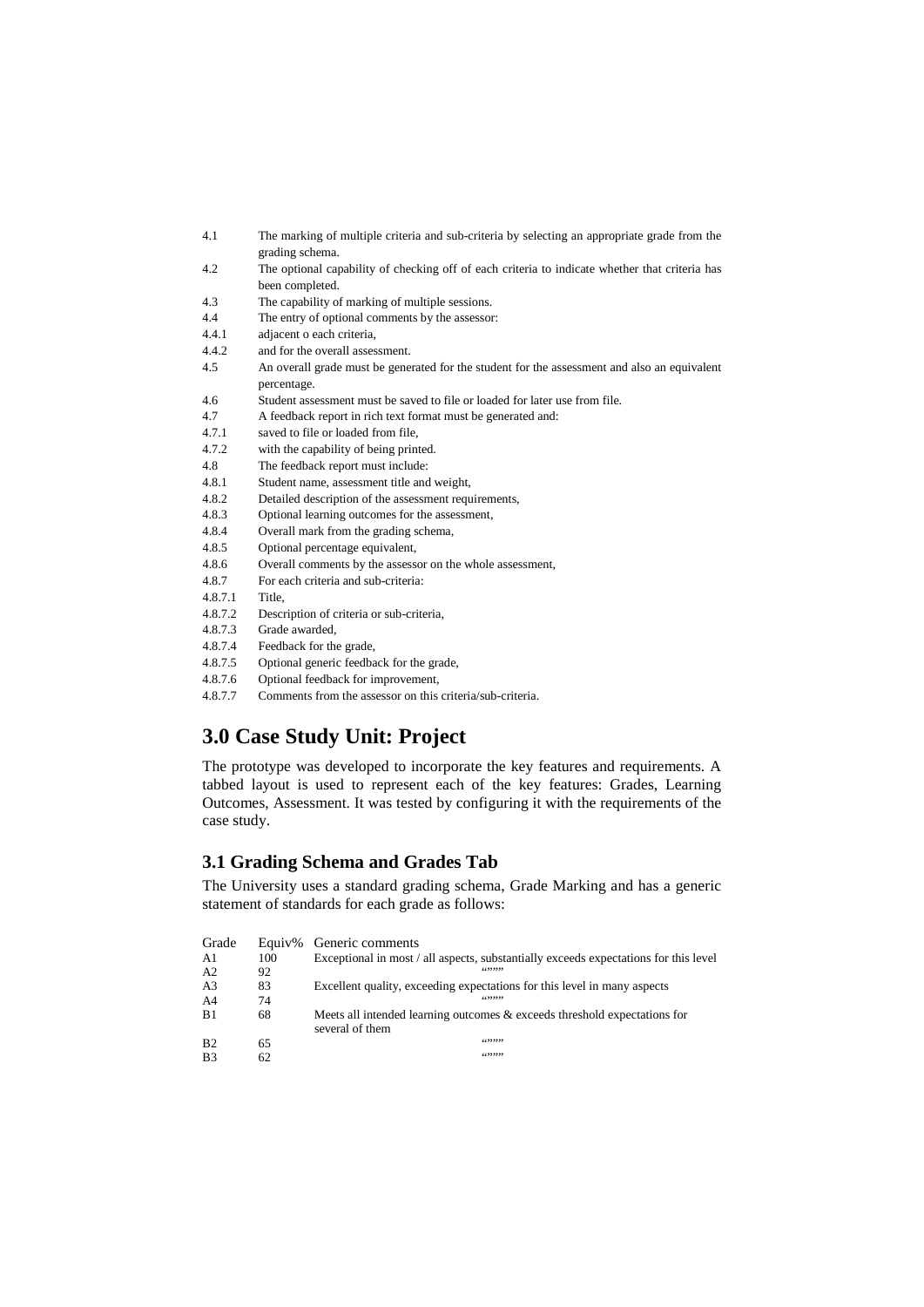| C <sub>1</sub> | 58 | Meets all intended learning outcomes & exceeds threshold expectations for some       |  |  |
|----------------|----|--------------------------------------------------------------------------------------|--|--|
| of them        |    |                                                                                      |  |  |
| C <sub>2</sub> | 55 | 65999999                                                                             |  |  |
| C <sub>3</sub> | 52 | 65999999                                                                             |  |  |
| D1             | 48 | Meets all required learning outcomes at, but rarely exceeds the threshold            |  |  |
|                |    | expectations                                                                         |  |  |
| D2             | 45 | 65999999                                                                             |  |  |
| D <sub>3</sub> | 42 | 65999999                                                                             |  |  |
| F1             | 35 | Fails to meet all of the intended learning outcomes and is marginally inadequate     |  |  |
|                |    | for this level                                                                       |  |  |
| F2             | 20 | Fails to meet all of the intended learning outcomes and is inadequate for this level |  |  |
| F <sub>3</sub> | 15 | Fails to meet all of the intended learning outcomes and is inadequate for this level |  |  |
| S              |    | Submitted                                                                            |  |  |
| N              | 0  | Non-submission                                                                       |  |  |

The Grades tab was configured with a treeview to represent grades within the grading scheme. Each grade has a title and the generic feedback comments can also be entered. The equivalent percentage must be entered along with the lower and upper grade boundaries for each. The grades are presented on the Assessment form in a selectable listbox. The grading scheme can be saved or loaded from file. Fig. 1 demonstrates how the University Grade Marking scheme was represented within the application.

| Grades Learn Out   Assess |   |                                                                          |                           |                           |  |
|---------------------------|---|--------------------------------------------------------------------------|---------------------------|---------------------------|--|
| Grade Type<br>File        |   |                                                                          |                           |                           |  |
| <b>E</b> -Grades          |   | Grade title:                                                             |                           |                           |  |
| A1                        |   | A4                                                                       |                           |                           |  |
| A2                        |   |                                                                          |                           |                           |  |
| A3                        |   | Generic feedback for grade:                                              |                           |                           |  |
| A4<br>B1                  |   |                                                                          |                           |                           |  |
| <b>B2</b>                 | ピ | Excellent quality, exceeding expectations for this level in many aspects |                           |                           |  |
| <b>B3</b>                 |   |                                                                          |                           |                           |  |
| C1                        |   |                                                                          |                           |                           |  |
| C2                        |   |                                                                          |                           |                           |  |
| C <sub>3</sub>            |   |                                                                          |                           |                           |  |
| D1                        |   |                                                                          |                           |                           |  |
| D <sub>2</sub>            |   |                                                                          |                           |                           |  |
| D3                        |   |                                                                          |                           |                           |  |
| F1                        |   |                                                                          |                           |                           |  |
| F <sub>2</sub>            |   |                                                                          |                           |                           |  |
| F3                        |   |                                                                          |                           |                           |  |
| $\frac{1}{N}$             |   |                                                                          |                           |                           |  |
|                           |   |                                                                          |                           |                           |  |
|                           |   | Percentage equivalent (%)                                                | Lower grade boundary (%): | Upper grade boundary (%): |  |
|                           |   | 74<br>$\sim$ $\sim$ $\sim$                                               | $70$ $\vee$               | 77<br>$\omega$            |  |
|                           |   |                                                                          |                           |                           |  |

Figure 1: Grading Scheme representation in the application.

### **3.2 Learning Outcomes and Learning Outcomes Tab**

The dissertation element of the final year project has four learning outcomes:<br>1. Coenitive Skills **Cognitive Skills** 

- a. Select, apply and evaluate the appropriateness of methods, tools and technologies in the synthesis of meaningful project outcomes.
- 2. Practical and Professional Skills
	- a. Undertake a significant self-managed project in a planned and systematic fashion.
	- Identify, interpret and integrate theory drawn from a range of appropriate sources.
- 3. Transferable and Key Skills
	- a. Communicate clearly and concisely verbally and in writing

These were configured from the Learning Outcomes tab in the application. These are reflected in a listbox on the Assessment tab so that one or more of the learning outcomes can be selected. The learning outcomes can be saved or loaded from file.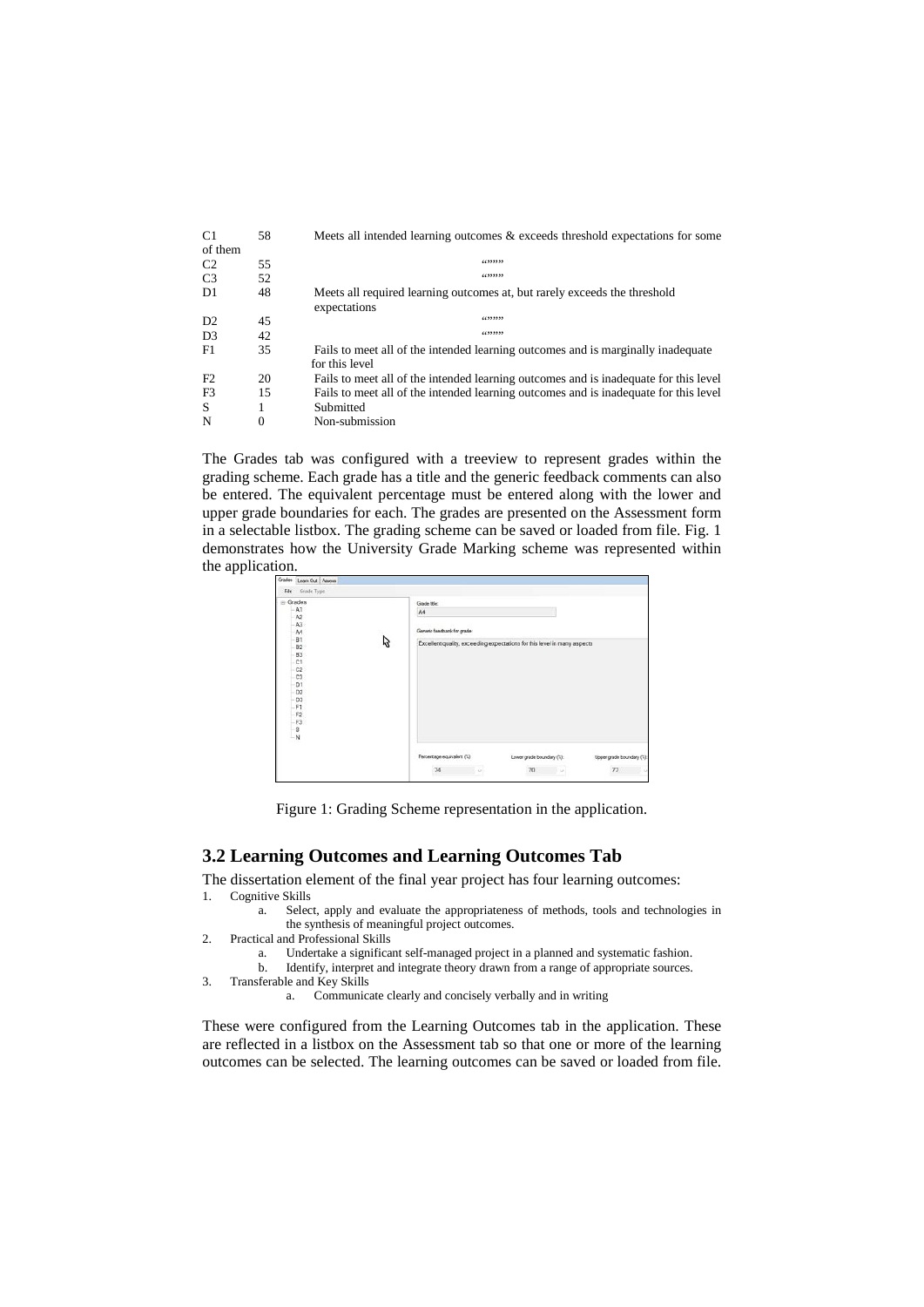Figure 2 shows how the learning outcomes for the project report were configured within the application.

| Learn Out Assess<br>Grades                                                                                                                                                                    |                                                                                     |
|-----------------------------------------------------------------------------------------------------------------------------------------------------------------------------------------------|-------------------------------------------------------------------------------------|
| Add LO<br>File                                                                                                                                                                                |                                                                                     |
| Select, apply and evaluate the appropriateness of methods                                                                                                                                     | Title:                                                                              |
| Undertake a significant self managed project in a planned an<br>Identify, interpret and integrate theory from a range of sources<br>Communicate clearly and concisely verbally and in writing | Select, apply and evaluate the appropriateness of methods                           |
|                                                                                                                                                                                               | Description:                                                                        |
|                                                                                                                                                                                               | Cogntive skill: Select, apply and evaluate the appropriateness of meth<br>outcomes. |
|                                                                                                                                                                                               |                                                                                     |

Figure 2: Learning Outcomes tab

## **3.3 Assessment Criteria and Assessment Tab**

The project dissertation assessment designed by the course team included four main criteria, each with four sub-criteria as follows:

- 1. Product/Results (40%)
	- a. Development of consistent & complete project aims, objectives and specification
	- b. Selection & application of appropriate tools, technologies & processes
	- c. Discussion of issues involved in the design, implementation & testing
	- d. Evidences project complexity, completeness & coherence, also reflected in aims
- 2. Professional Practice (project methodology and planning) (20%)
	- a. Discussion & justification of appropriate methodology
	- b. Formulated consistent project planning, monitoring & control strategy
	- c. Discussion & development of appropriate metrics for project testing
	- d. Reflection on development of criteria for success
- 3. Evaluation (critical review of the project) (20%)
	- a. Evaluation of product results
	- b. Evaluation of project planning
	- c. Evaluation of success in meeting project objectives & specification
	- d. Formulate meaningful recommendations
- 4. Reporting (20%)
	- a. Presentation of clear & well structured reporting in which all aspects of project are covered
	- b. Appropriate academic style
	- c. Integrated a good quality list of references correctly cited
	- d. Comprehensively and coherently articulated referenced report

The criteria were weighted according to the percentage shown in brackets, however the sub-criteria within each of the main criteria were evenly weighted (ie. 25% within each criteria).

These criteria were entered from within the Assessment tab, which contains the most complicated part of the application. There are two modes, one an editing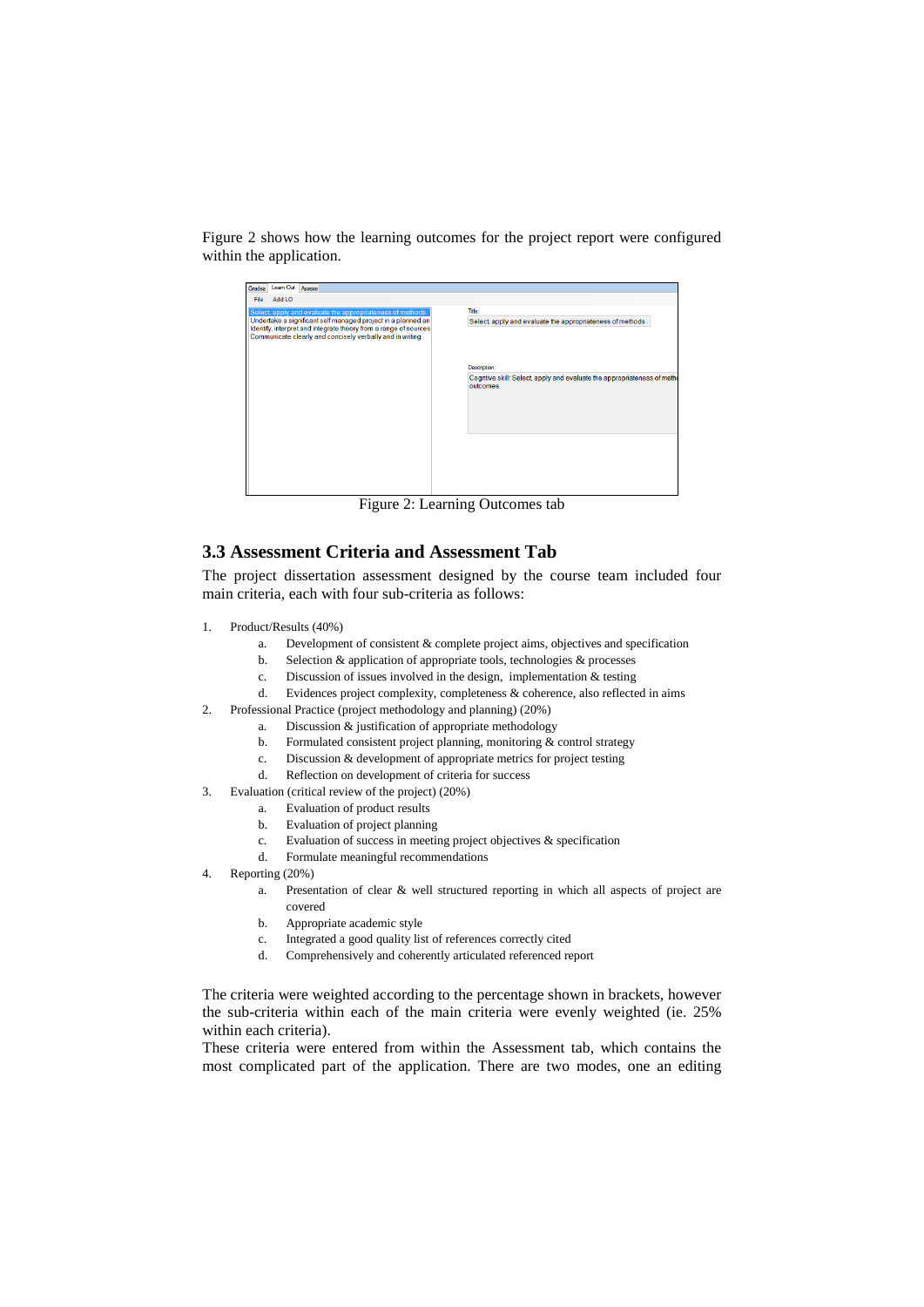mode in which the assessment is designed and edited and the other a marking mode that allows the assessor to mark a student's work.

When designing the assessment in editing mode a title and weighting within the unit must be included. A description of the assessment must describe what the student is required to do for the assessment and may refer to other documents if necessary. Learning outcomes should be selected from the listbox on the form to accompany the assessment and indicates what the student is expected to achieve within the unit. Assessment criteria should relate to these learning outcomes. The assessment criteria are added to a treeview on the form. The designer can select whether to use sub-criteria and in this case sub-criteria will be required. Each criteria and sub-criteria has a title and a description. A weighting for each criteria within the assessment must be entered so that marks can be calculated correctly. Optionally learning outcomes may be selected for each individual criteria, although the designer may prefer to leave the learning outcomes for the overall assessment rather than attempt to be too fine grained in their interpretation within the individual criteria.

A listbox with the grades within the grading scheme is shown on the form. For each grade the description of requirements that the student has to meet in order to achieve that grade should be entered. Optional feedback for improvement may be entered for each grade too so that students can receive generic hints on how they could improve their work to achieve a better grade.

Assessments can be saved and loaded from file. Figure 3 shows how the report criteria were represented in the application along with supporting comments for each grade.



Figure 3: Report assessment criteria in the application.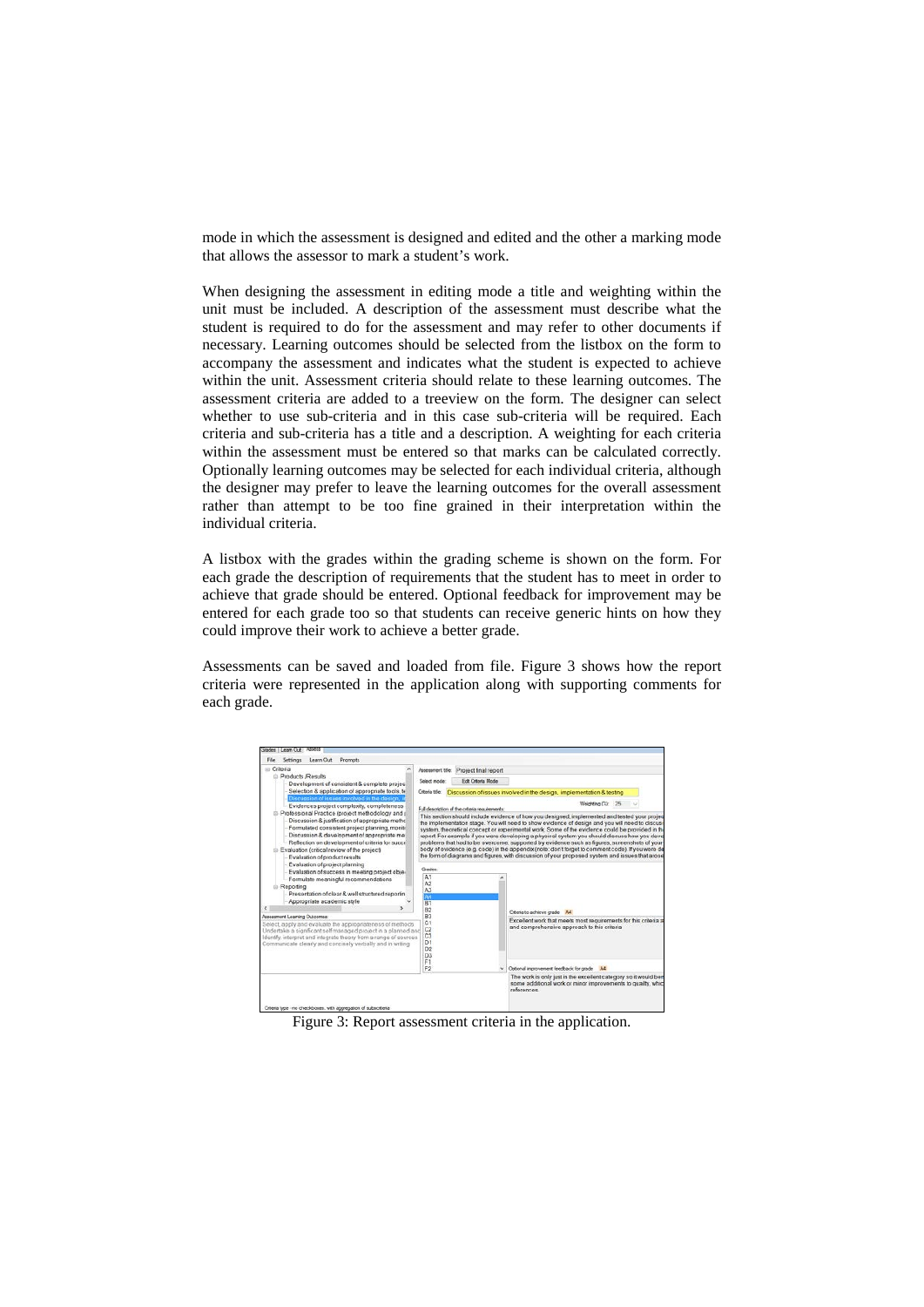# **4.0 Use of the Application in Marking**

Once the assessment was configured within the application it was used to mark a small sample of project dissertations.

In marking mode a student name must be entered. For each criteria the assessor must make a selection from the grade listbox that corresponds to the appropriate description relevant to that element of their assessment. They may also add specific manually entered comments for each criteria. They can also add comments for the whole assessment of that student's work.

Once the work has been marked the student's marks can be saved and an overall mark calculated. A report on the student work can be produced that can be reviewed in another window. The report contains the description of the assessment and learning outcomes. For each criteria and sub-criteria the report can include a description of each, the grade awarded along with generic feedback for the grade, description of requirements to achieve the grade, and feedback for improvement, along with any manually entered comments. At the end of the report an overall grade and mark can be included along with overall comments for the whole work. This can be printed to give to the student or saved for later. Figure 4 shows a sample of the feedback report that could be given to students with a representation of some of the feedback that can be generated for the project report.

The report may take the form of a multi-page document, however too much detail may confuse students and detract from the usefulness of the information contained in it so that students may not read it. Therefore the assessor can choose which elements of feedback can be included in the report from a pop-up window. This will vary the length and detail contained in the report.

|                                                |                                                                          | <b>Feedback Report</b>                                                                                                                                                                                                                                                                                               | $\bullet$ |
|------------------------------------------------|--------------------------------------------------------------------------|----------------------------------------------------------------------------------------------------------------------------------------------------------------------------------------------------------------------------------------------------------------------------------------------------------------------|-----------|
| Student name: test student                     |                                                                          |                                                                                                                                                                                                                                                                                                                      |           |
| Student name: test student                     |                                                                          |                                                                                                                                                                                                                                                                                                                      |           |
| Date /time: 18/01/16 15:56                     |                                                                          |                                                                                                                                                                                                                                                                                                                      |           |
|                                                | Assessment title: Project final report, Code: AE3                        |                                                                                                                                                                                                                                                                                                                      |           |
| Assessment weight for unit: 60                 |                                                                          |                                                                                                                                                                                                                                                                                                                      |           |
| Description:                                   |                                                                          |                                                                                                                                                                                                                                                                                                                      |           |
| Learning Outcomes:                             |                                                                          | Project dissertation - should be around 10,000 words. Please see Project Handbook for full details of the content of the report.                                                                                                                                                                                     |           |
|                                                | Discuss the issues involved in the design and implementation of networks |                                                                                                                                                                                                                                                                                                                      |           |
|                                                | Evaluate solutions for a given computer networking problem               |                                                                                                                                                                                                                                                                                                                      |           |
|                                                | Select, apply and evaluate the appropriateness of methods.               |                                                                                                                                                                                                                                                                                                                      |           |
|                                                |                                                                          | Undertake a significant self managed project in a planned and systematic fashion                                                                                                                                                                                                                                     |           |
|                                                | Identify, interpret and integrate theory from a range of sources.        |                                                                                                                                                                                                                                                                                                                      |           |
|                                                | Communicate clearly and concisely verbally and in writing                |                                                                                                                                                                                                                                                                                                                      |           |
|                                                |                                                                          |                                                                                                                                                                                                                                                                                                                      |           |
|                                                |                                                                          |                                                                                                                                                                                                                                                                                                                      |           |
| Criteria: Products /Results                    |                                                                          |                                                                                                                                                                                                                                                                                                                      |           |
| Description of requirements for this criteria: |                                                                          |                                                                                                                                                                                                                                                                                                                      |           |
|                                                |                                                                          | This is the actual project output evidenced by appropriate specification, design, implementation and testing or development of a solution, be it solutions<br>meet the requirements of a particular case study or a physical experiment or software product.                                                         |           |
|                                                |                                                                          |                                                                                                                                                                                                                                                                                                                      |           |
|                                                |                                                                          | Sub-Criteria: Development of consistent & complete project aims, objectives and specification                                                                                                                                                                                                                        |           |
|                                                | Description of requirements for this sub criteria:                       |                                                                                                                                                                                                                                                                                                                      |           |
|                                                | solutions. It may also include the description of a case study.          | There must be clear project aims and objectives. The project must also be specified in more detail in terms of the system to be designed and implemented.<br>whether physically, theoretically or experimentally. This may include a set of requirements if attempting to design and implement a system or recommend |           |
|                                                | Assessment of achievement for this sub criteria:                         |                                                                                                                                                                                                                                                                                                                      |           |
|                                                |                                                                          | Very good work that that meets many requirements for this criteria and exceeds most threshold expectations. Clear, well developed and reasonably                                                                                                                                                                     |           |
| comprehensive approach.                        |                                                                          |                                                                                                                                                                                                                                                                                                                      |           |
| Grade for this criteria: B1                    |                                                                          |                                                                                                                                                                                                                                                                                                                      |           |
|                                                | Suggested feedback for improvement for this criteria:                    |                                                                                                                                                                                                                                                                                                                      |           |
|                                                |                                                                          | Some further improvements could make this work excellent rather than very good. It may be that you need to add more or improve the quality, or add som-                                                                                                                                                              |           |
| more references to support your work.          |                                                                          |                                                                                                                                                                                                                                                                                                                      |           |
|                                                |                                                                          | Sub-Criteria: Selection & application of appropriate tools, technologies & processes                                                                                                                                                                                                                                 |           |
|                                                | Description of requirements for this sub criteria:                       |                                                                                                                                                                                                                                                                                                                      |           |
|                                                |                                                                          | This should include an Options Analysis, which should justify choices made within the project, supported by literature, for example relating to methodole                                                                                                                                                            |           |
| and enabling technologies.                     |                                                                          |                                                                                                                                                                                                                                                                                                                      |           |
|                                                |                                                                          | You must discuss the candidate solutions that you considered for the project, with the aid of references, analysing the suitability of each for your project<br>justifying your choice of the chosen options that you used in realising the objectives of your project.                                              |           |
| Print                                          |                                                                          | Edit                                                                                                                                                                                                                                                                                                                 |           |
|                                                | Save                                                                     |                                                                                                                                                                                                                                                                                                                      | Close     |

Figure 4: Sample of Feedback report for students.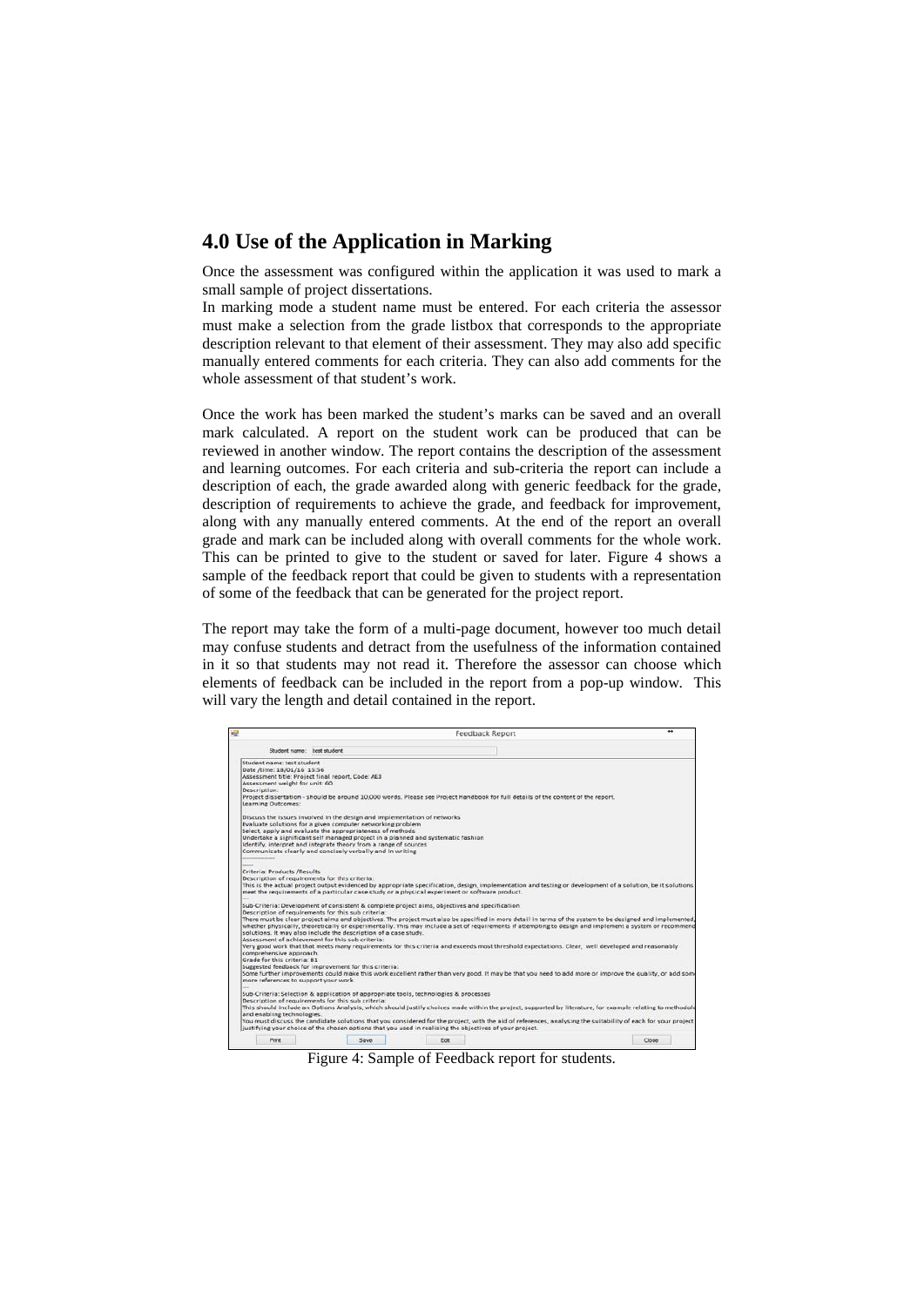# **5.0 Conclusions and Recommendations**

The application was tested by marking 18 final year project reports, half for first marking and the other for second marking. The reports were marked online using a single monitor with both the report and prototype application open at the same time. Use of the application in this way seemed to increase the speed of marking compared to previous methods and yet it was able to generate more detailed feedback. Feedback was made available for students, although at this stage they were unable to make use of it for improvement. The response from students was not measured at this stage. Nevertheless the tests involving this case study demonstrated that the aims of the application had been achieved.

The next stage will be to use the application at an earlier stage of the project, on other units and involving more of the course team. As one of the principle aims of the application is to provide timely feedback to students their response to this should be measured. One method will be to design an appropriate questionnaire. Students can also be encouraged to use the application for self-evaluation.

## **6.0 References**

- 1. Wiggins GP. *Educative assessment: Designing assessments to inform and improve student performance*. San Francisco, CA: Jossey-Bass Inc.,U.S.; 1998.
- 2. Palmer N, Batola J. Strategies and experience in dealing with widening participation and diversity in teaching computer networking. *HEA Conference*. Nottingham: HEA; 2006.
- 3. HEA. *A marked improvement transforming assessment in higher education*. HEA, 2012. Available from: https://www.heacademy.ac.uk/sites/default/files/a\_marked\_improvement.pdf [Accessed: 22nd January 2016]
- 4. Stevens DD, Levi AJ. *Introduction to Rubrics: An assessment tool to save grading time, convey effective feedback and promote student learning*. United States: Stylus Publishing; 2012
- 5. Palmer N. Work in progress Automation of a computer networking laboratory. *Global Engineering Education Conference (EDUCON), 2015 IEEE*. Tallinn: IEEE; 2015.
- 6. Nagel C, Evjen B, Glynn J, Watson K, Skinner M. *Professional C♯ 2008*. Indianapolis, IN: Wiley, John & Sons; 2008.
- 7. Sadler DR. Interpretations of criteria‐based assessment and grading in higher education. *Assessment & Evaluation in Higher Education*. Routledge UK; 2005; Vol 30(2): 175–194.